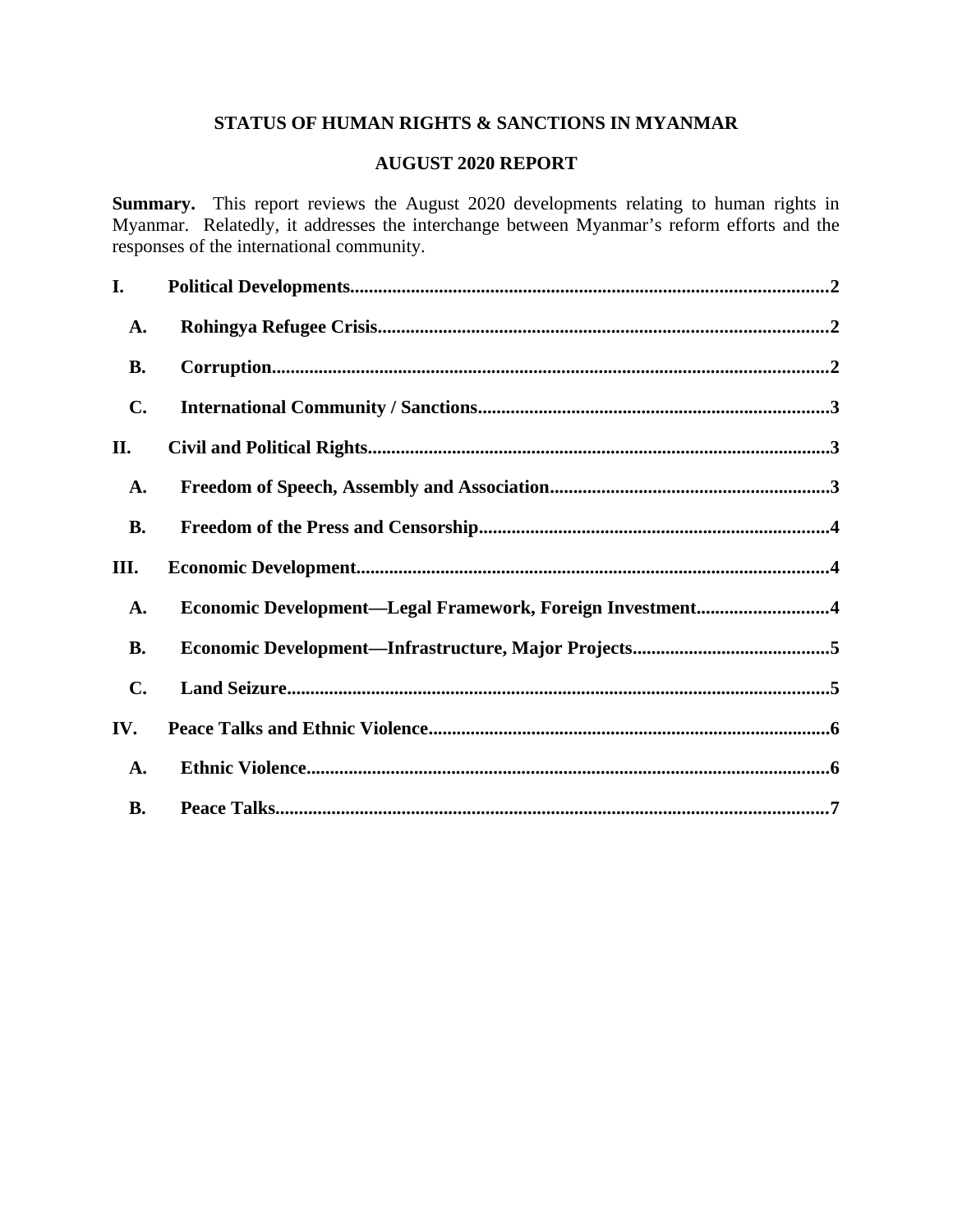#### **I. Political Developments**

#### <span id="page-1-2"></span><span id="page-1-0"></span>**A. Rohingya Refugee Crisis**

August 25 marked the three-year anniversary of the commencement of the Myanmar military's brutal campaign of ethnic cleansing against the Rohingya, involving mass killing, rape and arson, that forced over 740,000 Rohingya to flee Myanmar.<sup>1</sup> In November 2019, the International Criminal Court began an investigation into Myanmar's forced deportation of Rohingya and related crimes against humanity. In January 2020, the International Court of Justice imposed provisional measures on Myanmar to prevent genocide. The Myanmar government has yet to comply with these international justice measures and it has not permitted the United Nations to investigate inside the country. It also has not conducted credible criminal investigations into its own military atrocities.<sup>2</sup> Refugees have continuously expressed a desire to return to their homes in Myanmar when it is safe to do so, when they have citizenship and freedom of movement and where there is genuine accountability for atrocities. However, Myanmar has failed to make progress on any of these fronts, as the 600,000 Rohingya remaining in Myanmar's Rakhine State are subject to severe repression and violence, are confined to camps and villages with no freedom of movement and are cut off from other basic rights such as access to food, medical care, education and livelihoods.<sup>3</sup>

Nearly a year ago, the Bangladesh government blocked internet access in refugee camps, confiscated SIM cards from the refugees and instructed mobile phone carrier companies to stop selling SIM cards to the Rohingya.<sup>4</sup> The internet shutdown has remained in place, despite the United Nations calling for governments to refrain from blocking internet access during the COVID-19 pandemic. Moreover, the Bangladesh government has severely restricted humanitarian services in the refugee camps during the pandemic, and without internet service, aid workers have been unable to provide services remotely. The availability of food in camps, outside of United Nations World Food Programme assistance, has been shrinking and prices rising.<sup>5</sup> Nearly all of the refugees remain entirely dependent on food assistance to survive and disrupted supply chains due to COVID-19 lockdown measures are affecting availability of fresh food.<sup>6</sup> As of August 17, a total of 79 COVID-19 cases had been confirmed among the refugees, with six deaths. $7$ 

The internet shutdown has also caused 300,000 Rohingya children to miss out on an education.<sup>8</sup> Due to the COVID-19 pandemic and the resulting closure of 6,000 learning institutions in the refugee camps, the internet ban has excluded Rohingya children from remote learning.

#### <span id="page-1-1"></span>**B. Corruption**

Myanmar's Bar Council—a body elected by the country's licensed lawyers—elected new members for the first time in thirty years.<sup>9</sup> Since 1989, members of the Bar Council were not elected and were instead chosen by the military regime.<sup>10</sup> Lawyers laud the new election as a step towards protecting lawyers and strengthening the country's judiciary system.<sup>11</sup>

The United States blacklisted subsidiaries of the China Communications and Construction Company ("CCCC").<sup>12</sup> The CCCC has submitted a bid to build the initial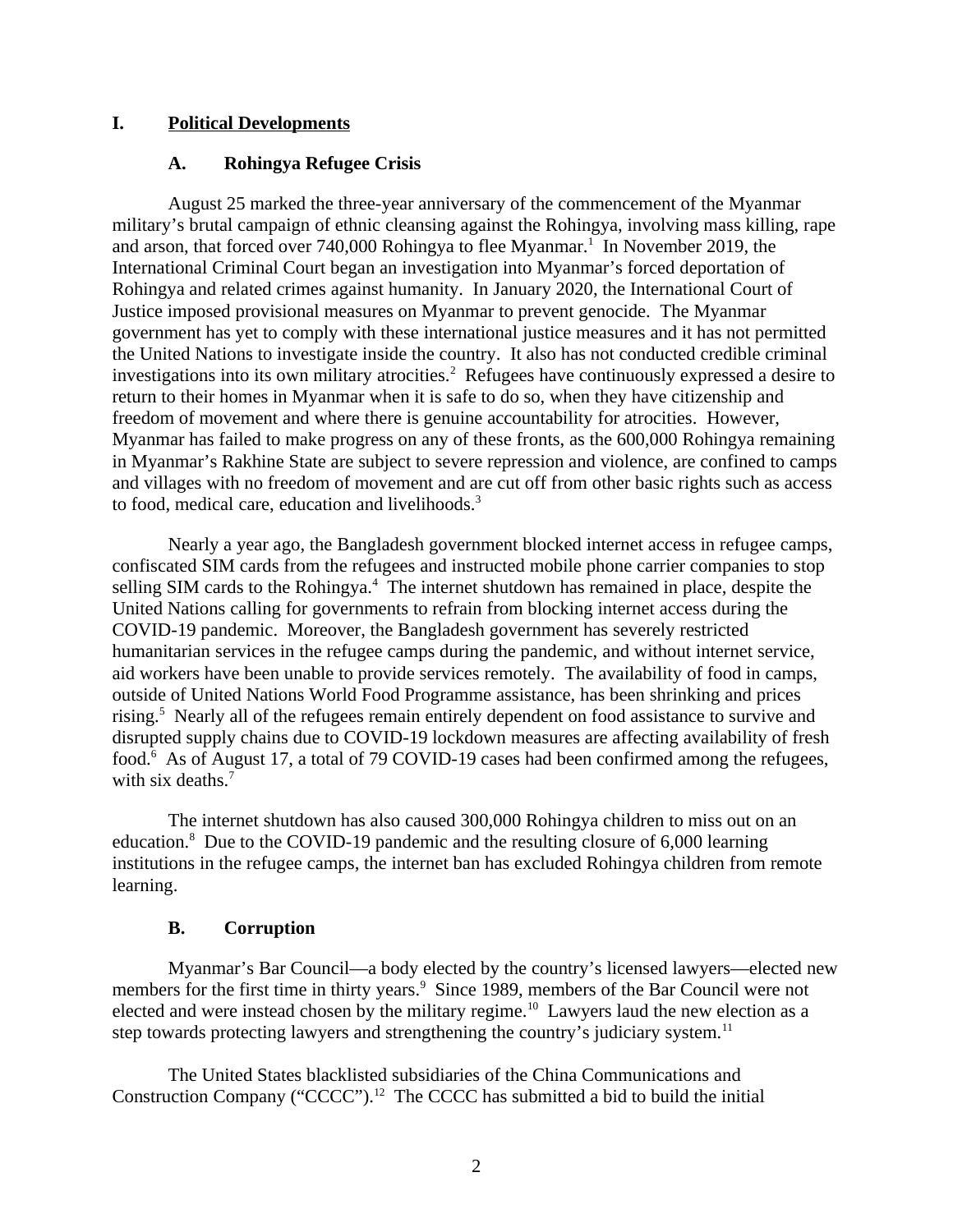infrastructure of the major "New City" project in Yangon.<sup>13</sup> Mike Pompeo, United States Secretary of State, issued a statement accusing CCCC of corruption, amongst other allegations.<sup>14</sup>

### <span id="page-2-2"></span>**C. International Community / Sanctions**

On August 24, Japanese Foreign Minister Toshimitsu Motegi called for the investigation and prosecution of Tatmadaw solders suspected of committing war crimes against Muslims in Rakhine State to proceed "in a transparent manner based on the recommendations of the Independent Commission of Enquiry."<sup>15</sup> Minister Motegi also urged the government to implement the provisional measures ordered by the International Court of Justice as well as to pursue the prompt repatriation of the Rakhine Muslims living in Bangladeshi refugee camps.<sup>16</sup> The Minister also announced that Japan will provide an additional 45 billion yen in aid in response to the coronavirus ("COVID-19") pandemic.<sup>17</sup>

Due to the continued spread of COVID-19 in Rakhine State, the government has restricted certain activities of international organizations and non-governmental organizations.<sup>18</sup> The restrictions ban direct contact with persons dwelling in internally displaced persons ("IDP") camps and the residents of Rakhine State.<sup>19</sup> As a result, distributions of food and supplies must be left with camp authorities and municipal administration staff.<sup>20</sup> Numerous organizations have suspended activities in Rakhine State after staff members contracted COVID-19.<sup>21</sup> The government restrictions and suspension of organizations' activities have prompted fears for the survival of Rohingya and Rakhine State citizens who reside in IDP camps.<sup>22</sup>

#### **II. Civil and Political Rights**

## <span id="page-2-1"></span><span id="page-2-0"></span>**A. Freedom of Speech, Assembly and Association**

Two pastors and one of their followers who organized religious gatherings linked to Myanmar's largest cluster of COVID-19 transmissions, including two deaths, have been sentenced to three months in prison with hard labor for violating the country's COVID-19 restrictions.<sup>23</sup> Christian pastors Saw Kwae Wah and Saw David Lah, a Canadian citizen, and two of their followers, Wai Tun and Saw Raygandi, were sued by the Yangon regional government under the Natural Disaster Management Law on April 14 for violating regulations aimed at curbing the spread of the coronavirus.<sup>24</sup> Myanmar has banned mass gatherings since March, but the two pastors organized religious gatherings in Yangon's Insein and Mayangone townships in late March and early April. The gatherings are linked to at least 80 confirmed cases of COVID-19, making them the largest cluster found so far in Myanmar.

Three people were detained and charged under the Peaceful Assembly and Peaceful Procession Law for holding an event to mark the 70th Karen Martyrs' Day without permission from local authorities.<sup>25</sup> Authorities in Yangon Region's Kyauktada Township denied a request by Karen organizers for permission to hold an event, citing COVID-19 restrictions.<sup>26</sup> Organizers went ahead with the commemoration near Yangon's Maha Bandula Park, including putting in place COVID-19 preventative measures.<sup>27</sup> Groups were limited to 15 people and all were required to wear COVID-19 preventative gear including facemasks, gloves and surgical caps. Several dozen people attended the commemoration. Kyauktada police arrested event organizer Sa Thein Zaw Min and two supporters of the event, Saw Hser Kwar Lar and Sein Htwe. Under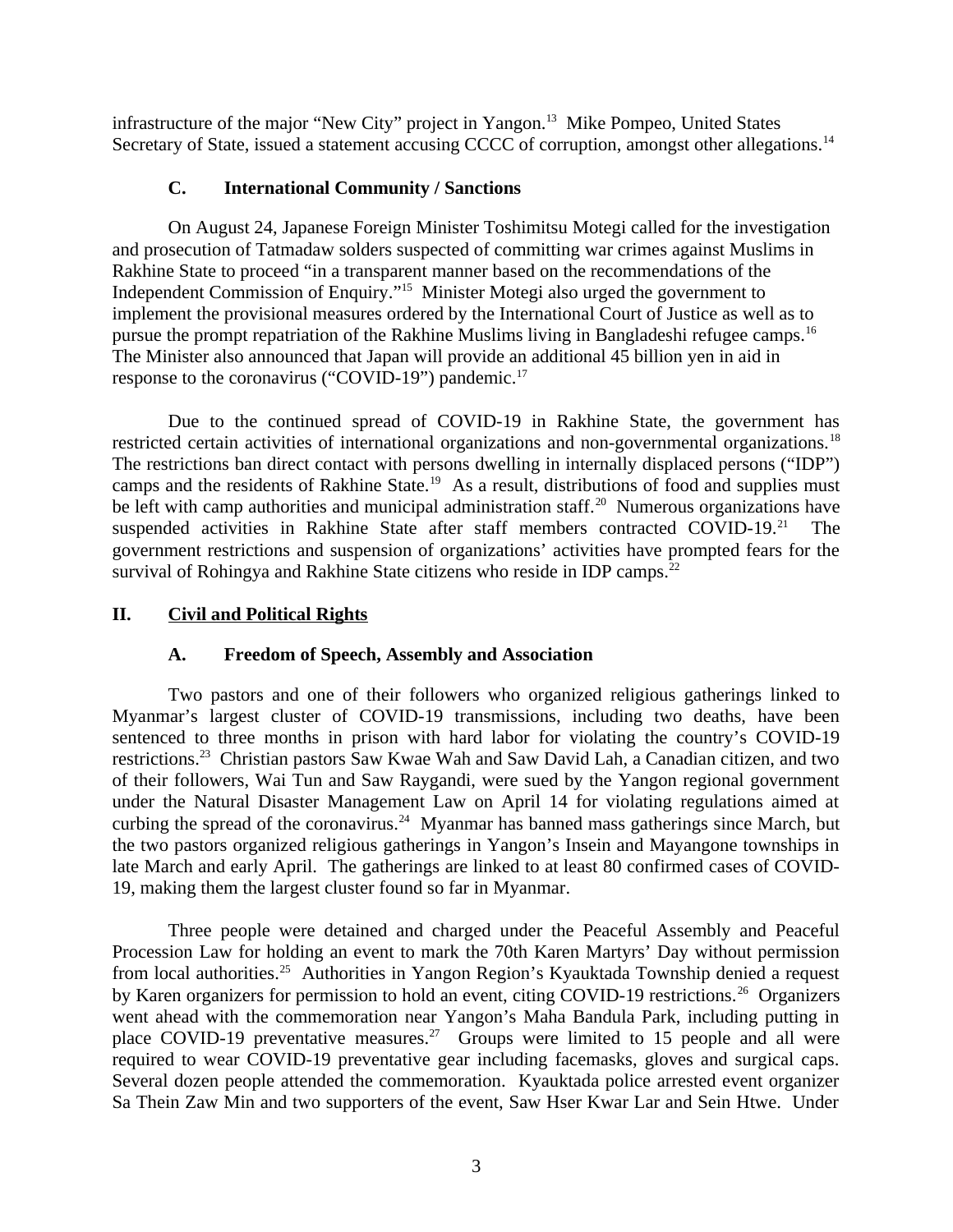Article 20, organizers of a gathering can face a maximum sentence of one month in prison and a fine of 10,000 kyats (US\$7.31) for failing to properly inform township authorities about a gathering, including details on the kind of activities involved, slogans, speeches, places and times.<sup>28</sup> Saw Kyaw Lin, one of organizers of the 70th Karen Martyrs' Day event, told *The Irrawaddy* that, "This is unfair to our ethnic group. This is a kind of discrimination."

A Buddhist monk facing a lawsuit filed by a military officer in Mandalay was granted bail.<sup>29</sup> Lieutenant Colonel Thant Zaw Oo filed an additional lawsuit against Sayadaw Sein Ti Ta under Article 500 of the Penal Code for allegedly defaming the military in Facebook posts on March 18, 2019. Sein Ti Ta posted on Facebook that military leaders were using force for their benefit and failing to provide security for the country, undermining the dignity of the military. The court's spokeswoman, Kyipyar Sint, told journalists that bail of 3 million kyats (US\$2,200) for the new lawsuit was granted. The monk is also facing a lawsuit under Article 66(d) of the Telecommunications Act.

A Union Solidarity and Development Party lawmaker has called on the government's Social Media Monitoring Team ("SMMT") to explain its actions at the national legislature.<sup>30</sup> The SMMT was formed by the President's Office in February 2018 to monitor online efforts to destabilize the country. Parliament in March 2018 approved a budget of more than 6.4 billion kyats (US\$4.7 million) from the special presidential fund. A former lieutenant general, Thaung Aye, asked for the SMMT to explain which regulations it applies and what action it has taken against perpetrators. The opposition politician also urged the government to monitor the body to ensure it is working within legal boundaries. Far from working on its stated objective of curbing hate speech and fabricated reports on social media, the body only targeted the opposition, Thaung Aye claimed. "As critical posts about the shortcomings of the government and ruling party have been removed with the excuse that they do not meet community standards, [observers] have raised questions about if Facebook is being politically manipulated in favor of the government," said Thaung Aye.

Amendments to the controversial Privacy Law approved by the Union Parliament on August 26 will end abuse of the legislation by individuals targeting each other with lawsuits and by authorities looking to muzzle their critics, according to Parliament's Joint Bill Committee.<sup>31</sup> The legislation was enacted in March 2017 to provide legal protection for ordinary citizens, allowing them to file lawsuits against authorities, including members of the state security apparatus, if they are being stalked or otherwise experiencing intrusions on their privacy. The law prohibits unwarranted intrusions into households to make arrests or inspections, as well as surveillance of individuals and their private communications in a manner that harms their privacy or dignity, absent the approval of the President or Union ministers. However, the most controversial statute, Article 8(f), which criminalizes defamation, was widely used to stifle criticism of the state, state leaders and individuals by authorities over the past three years. According to the Joint Bill Committee, more than 900 lawsuits have been filed under the law, both by citizens against each other and by authorities against their critics. "That was not the law's original aim. We enacted it to protect citizens from power abuses by authorities, including lawmakers, and from being stalked or subject to other intrusive behavior by military intelligence or special branch officers," said committee secretary and National League for Democracy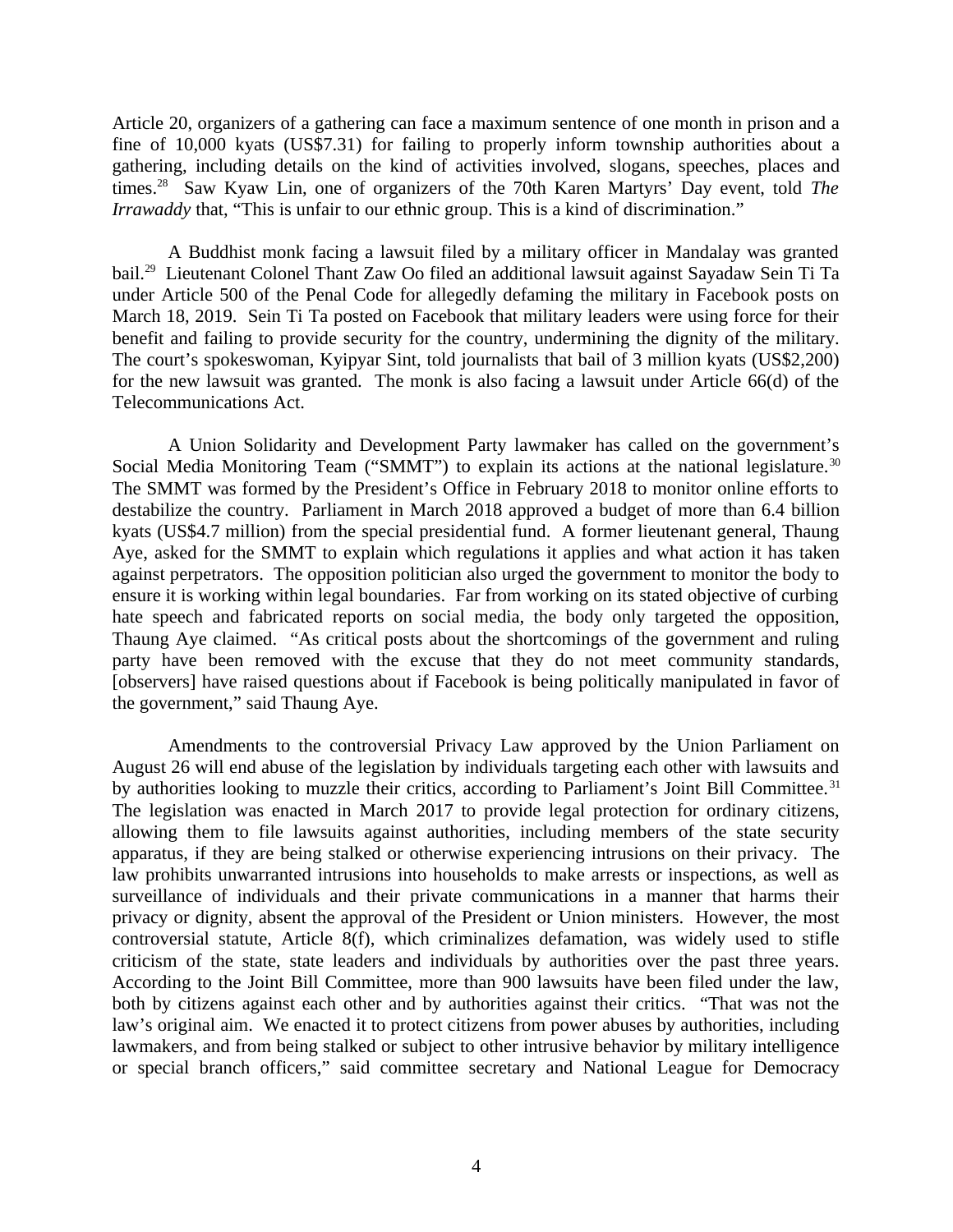lawmaker Dr. Myat Nyana Soe. Free speech advocates had long called for a review of the law and a repeal of Article 8(f).

Soe Thein, permanent secretary of Transport and Communications, said the government will not take action against people who post hate speech and fake news online and will only ask social media companies such as Facebook to take down sites that violate specific laws, such as pornography and gambling.<sup>32</sup> "Regarding hate speech, Facebook will act according to its policies," he said. "It removes posts that are not in line with its community standards. We cannot tell it to ban a page."

Internet service reportedly resumed in seven townships in northern Rakhine State and southern Chin State's Paletwa Township in early August after an internet blackout lasting more than a year, but local residents say internet connections are still unavailable.<sup>33</sup> In June 2019, the Myanmar government cut off internet access in Ponnagyun, Rathedaung, Mrauk-U, Kyauktaw, Minbya, Myebon, Maungdaw and Buthidaung townships in Rakhine and Paletwa in Chin State, citing security concerns over the fighting between the Myanmar military and the Arakan Army  $("AA")$  in the area.<sup>34</sup> According to the Ministry of Transport and Communications, all telecom operators including MPT, Telenor, Ooredoo and Mytel have resumed mobile internet services for the area. However, restrictions on 3G and 4G services will continue until the end of October.<sup>35</sup>

Myanmar's Union Election Commission ("UEC") has said that any attempt to call for a boycott of the country's November election violates election law, according to commission member Myint Naing.<sup>36</sup> Some Myanmar voters have recently called on their fellow citizens not to vote in the general election, which is scheduled for Nov. 8, complaining that the National League for Democracy government has been unable to fulfill the expectations of voters who supported the party in the 2015 general election. In recent weeks, the calls have gradually grown into a "No Vote" campaign, prompting a debate on social media over the legality of urging people not to cast votes in the election. According to the UEC, encouraging others not to vote in the election violates Articles 57, 58 (b) and (d), 60 and 61 (b) and (c) of the Election Law. "To vote or not to vote is the right of an individual, but encouraging others not to vote violates those articles," said Myint Naing. All the articles carry a possible sentence of one year in prison and a fine of 100,000 kyats (US\$72.90).

## <span id="page-4-2"></span>**B. Freedom of the Press and Censorship**

<span id="page-4-1"></span>There have been no material updates since the previous report.

#### **III. Economic Development**

#### <span id="page-4-0"></span>**A. Economic Development—Legal Framework, Foreign Investment**

Myanmar Investment Commission recently approved seven investment enterprises, according to the Directorate of Investment and Company Administration ("DICA"). $37$  The enterprises are expected to create over 3,662 jobs. The permitted enterprises are engaged in Myanmar's manufacturing, property, hotel and tourism and other services sectors.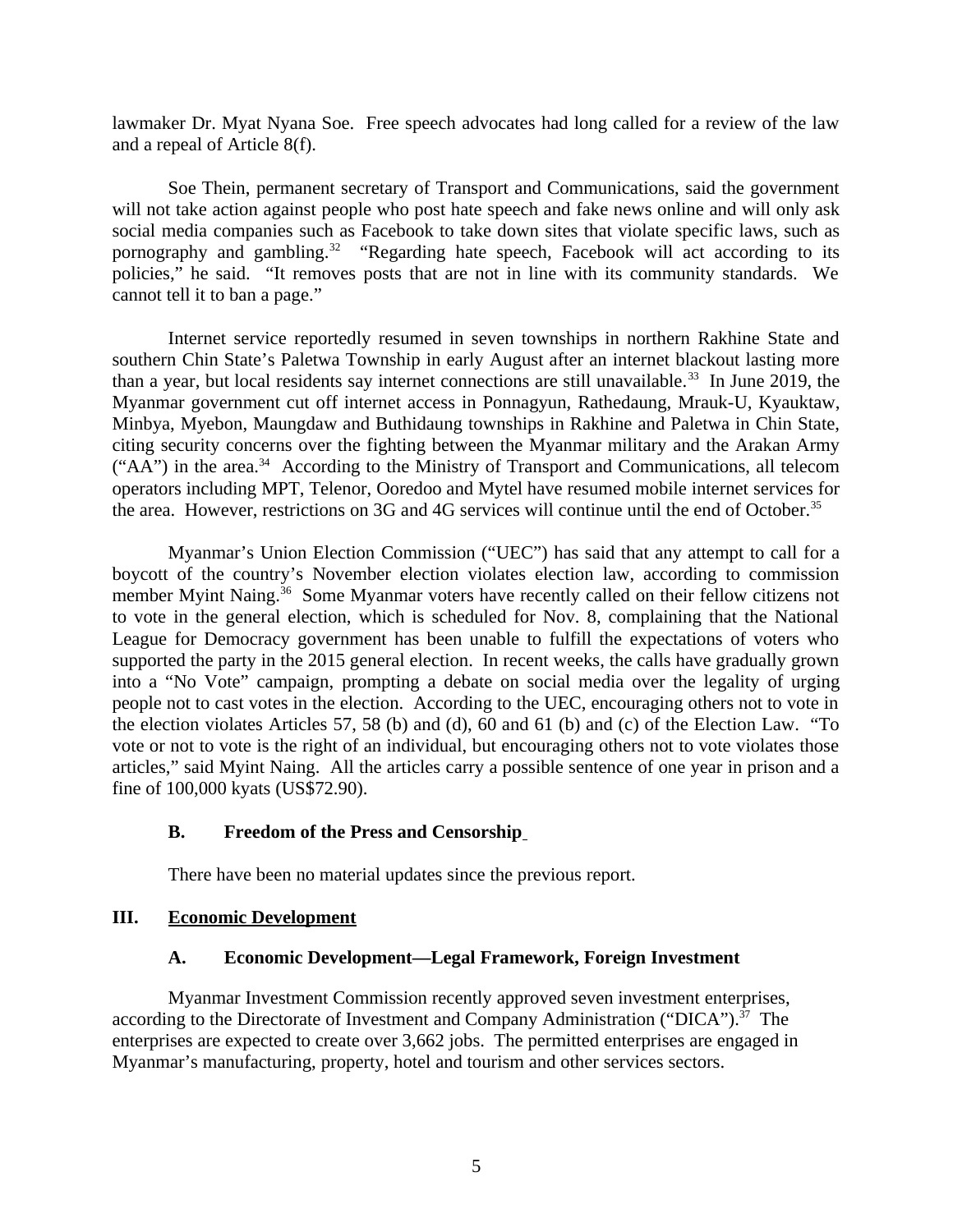Mitsubishi Motors is considering building vehicles in Myanmar, as the Japanese automaker deepens its commitment to Southeast Asia, according to the company's CEO.<sup>38</sup> The Japanese automaker already has production bases in Vietnam, Thailand, Indonesia and the Philippines.

Singapore-based Sembcorp Development is planning its first integrated urban development in Myanmar.<sup>39</sup> Sembcorp Development's joint venture company, Myanmar Singapore (Hlegu) Industrial Park JV, will enter into an agreement with the Yangon Region Government to lease 436 hectares of land in the Hlegu Township for industrial, residential, and commercial purposes. This comes after the Myanmar Investment Commission issued a permit approving the development of the Myanmar Singapore Industrial Park.

The DICA says Myanmar's livestock and fisheries sectors have attracted four foreign investment projects and one domestic business so far in the current financial year 2019-2020, according to a report by the Global New Light of Myanmar.<sup>40</sup> According to the report, the businesses brought in around US\$30 million of new investment, including the expansion of investments by existing joint ventures.

Construction of the Korea-Myanmar Industrial Complex, the first government-level project between Korea and Myanmar, will commence in December despite the COVID-19 pandemic, said the general manager of Korea Land and Housing Corporation's representative office in Myanmar.<sup>41</sup> The project is estimated to generate US\$4.7 billion in investment and more than half a million jobs. The tender to develop the project will be called in October and the industrial zone is expected to be completed in 2022.

## <span id="page-5-0"></span>**B. Economic Development—Infrastructure, Major Projects**

South Korea's largest trading company, POSCO International Corporation, submitted a proposal to construct a natural gas-fired power plant in Shwedaung, Bago Region.<sup>42</sup> Electricity and Energy Deputy Minister Khin Maung Win and POSCO representatives met in Naypyitaw but the details of the project are yet to be announced. The company is the main operator of the Shwe project, the largest natural gas production project in Myanmar.<sup>43</sup>

Magwe Region is developing five Octane 92 mini-refineries which will be able to refine up to 30,000 gallons of oil per day once they begin operation. The project is being carried out across 200 acres of land five miles from Pakokku.<sup>44</sup> Sunny Global Manufacturing Co. Ltd, Power 95, Petro China, Asia Energy and Myanma Mandaing Company are among the companies that won the tender to build the five refineries.<sup>45</sup>

The Pathein Bridge, which directly connects Pathein's Mahabanduola Road with the west bank of Pathein River in Ayeyarwady Region, will officially open for traffic in September.<sup>46</sup> The 725-meter long bridge, which was constructed to accommodate rising traffic as a result of housing expansion by the river, was completed in July and stress tests were conducted the week of August 17.<sup>47</sup> Passenger vehicles will be able to use the bridge between 5 a.m. and 7 a.m. before the official opening in September. <sup>48</sup>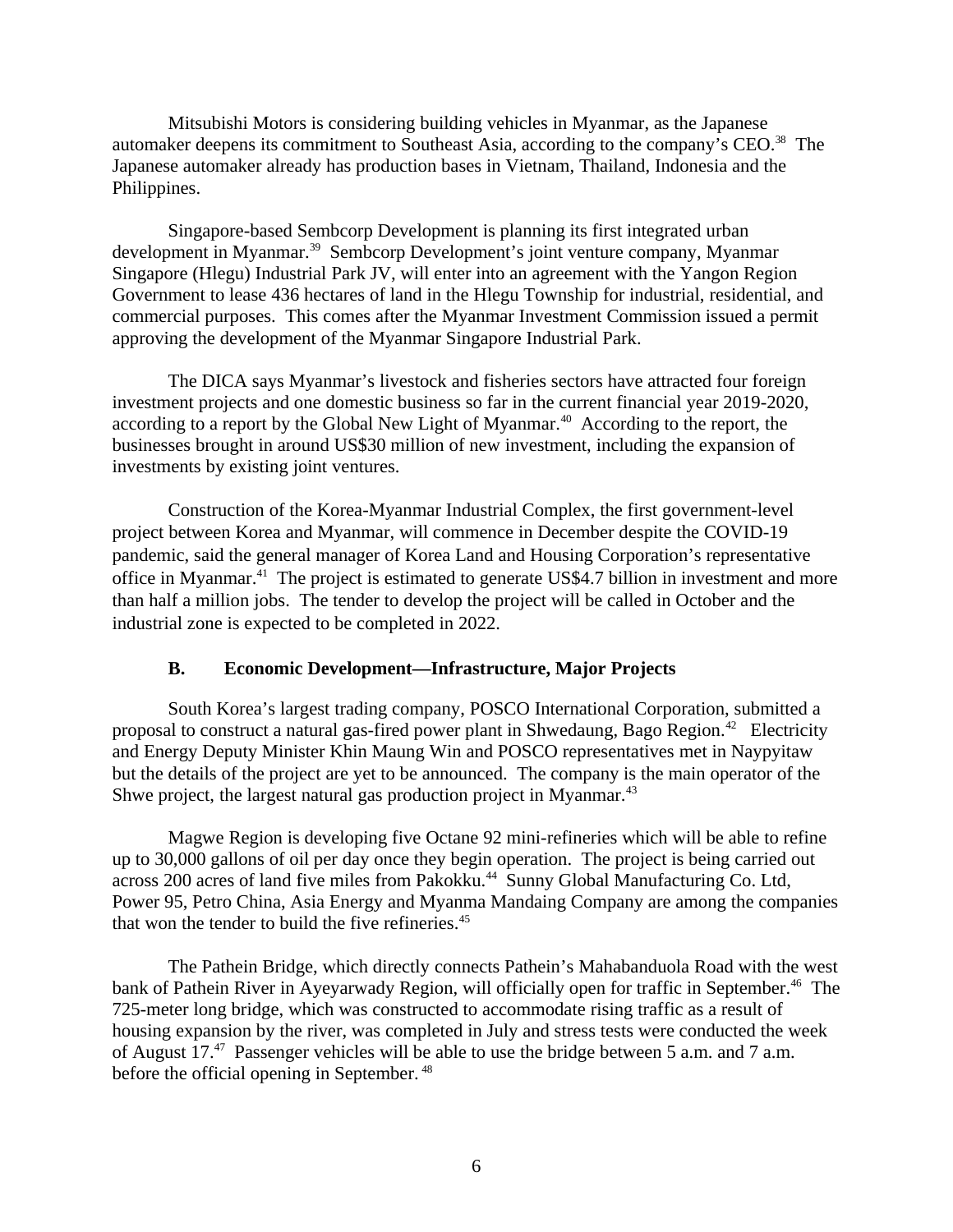Myanmar Chemical & Machinery Co., Ltd is planning to invest in an oil refinery in the Dawei Special Economic Zone, Tanintharyi and has sought government permission to start a feasibility study and other preliminary research at the area.<sup>49</sup> The project will have the capacity to process 8 million metric tons per annum. "[The Myanmar company] will probably cooperate with foreign companies because it is impossible to implement the whole project by a Myanmar company alone," said the secretary of the Dawei SEZ Management Committee.<sup>50</sup>

## <span id="page-6-3"></span>**C. Land Seizure**

The High Court of Myanmar's Kayah State rejected an appeal by the military seeking harsher punishments against 21 ethnic Karennis who were sentenced to imprisonment or fined for trespassing and damaging military-owned farmland.<sup>51</sup> The group of 21—comprising 18 farmers and three activists from the Karenni State Farmers Union ("KSFU")were released from prison along with 20 other Karenni farmers in early March upon completing their prison terms and paying fines. The Myanmar military had appealed to the Kayah State High Court in June asking to increase the punishment. In May 2019, artillery and infantry battalions started building fences on land in Loikaw and Demoso, despite never having made use of the land, ownership of which was seized from farmers in 1990, according to the KSFU. Local farmers have worked the land for about 50 years.

# **IV. Peace Talks and Ethnic Violence**

# <span id="page-6-2"></span><span id="page-6-1"></span>**A. Ethnic Violence**

The Myanmar military extended its truce in the country until the end of September—once again excluding Rakhine State, this time on the basis that the truce does not cover areas where state-declared terrorist groups are operating.<sup>52</sup> The Tatmadaw said it would continue working to contain COVID-19 and to achieve peace by implementing Union Accord Part III, which was signed at the fourth session of the 21<sup>st</sup> Century Panglong Union Peace Conference. The government declared the AA, which is involved in heavy ongoing military engagements with the Tatmadaw in northern Rakhine State, to be a terrorist group in March. This followed the designation of the Arakan Rohingya Salvation Army as a terrorist group in August 2017 following its attacks on police outposts. The attacks triggered military operations that led to a mass exodus of Rohingya into neighboring Bangladesh.

The Myanmar military has said it will investigate the deaths of three ethnic Ta'ang civilians who died while being detained by soldiers in Myanmar's northern Shan State and hold those responsible to account.<sup>53</sup> The move came two days after Radio Free Asia published video and written accounts that the bodies had been discovered in makeshift graves.<sup>54</sup> The three men disappeared at the end of May after being detained by Myanmar soldiers following a clash with the Ta'ang National Liberation Army ("TNLA").<sup>55</sup> The TNLA and family members of the deceased have demanded that the alleged perpetrators of the killings be brought to justice.<sup>56</sup>

## <span id="page-6-0"></span>**B. Peace Talks**

The fourth session of Myanmar's peace conference came to an end on August 21 with representatives of the government, military, ethnic armed organizations and political parties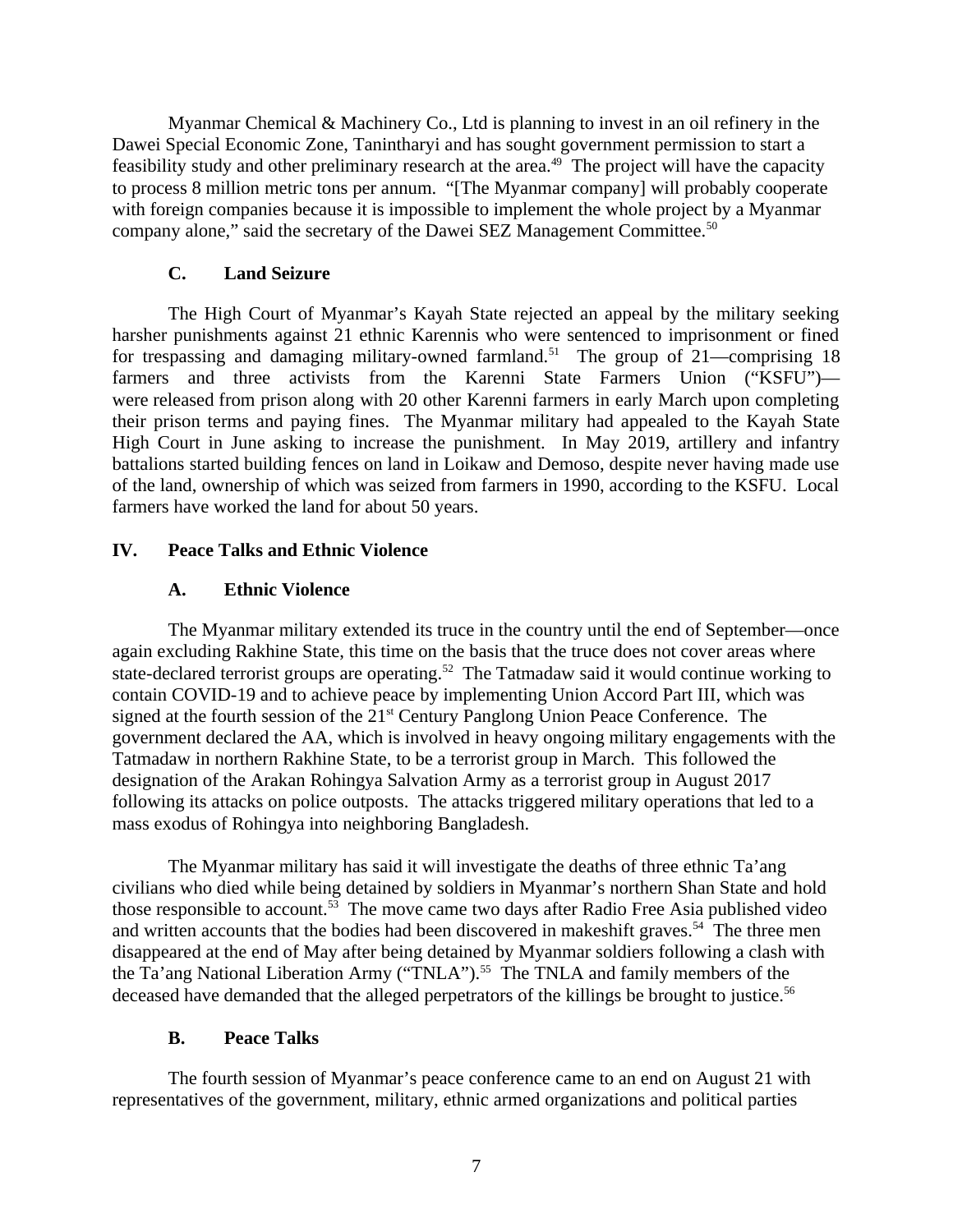agreeing on principles and a plan to move the country's stalled peace process forward under a new government beyond 2020.<sup>57</sup> The Union Accord part III focuses on solving misunderstandings surrounding the Nationwide Ceasefire Agreement ("NCA") and its implementation, and laying out guiding principles for what kind of union Myanmar will be. Some of the principles guarantee that the building of a democratic federal union will be based on political dialogue. They also ensure equal rights without discrimination based on race, religion, culture or gender. One of the principles is that all citizens shall collectively build a union reflecting "union identity," which respects and recognizes the histories, traditions, literatures, cultures and identities of the various nationalities residing in Myanmar. In a note, "union identity" is defined as having a single union possessing unity and solidarity. Also agreed was a plan that lays out a step-by-step process for implementing a democratic federal union-building process after 2020.<sup>58</sup> Aung San Suu Kyi dubbed it "a new plan for building a democratic federal union beyond 2020" in her closing remarks. However, the negotiators failed to reach a deal on allowing ethnic armed groups to draft their own constitutions.<sup>59</sup> Aung San Suu Kyi also outlined three major tasks for Myanmar to achieve success in the national peace process after the 2020 elections, including signing ceasefire deals with the seven ethnic armed groups that have not signed the NCA, amending the Constitution to align with the accords reached in the peace talks and carrying out the accords, particularly those related to the country's democratic transition and the building of a federal union. $60$ 

Although a senior Tatmadaw spokesperson said the Tatmadaw sees better prospects for the peace process after the signing of the Union Accord part  $III$ ,  $61$  Myanmar's army chief blamed the government and ethnic armed organizations ("EAOs") for the failure of the peace process, accusing them of being dishonest and failing to strictly adhere to basic principles, while defending the armed forces' role as protector of the country.<sup>62</sup> Myanmar "needs to assess why we cannot attain peace today," said the commander-in-chief of defense services, Senior General Min Aung Hlaing, during his address to the fourth session of the 21<sup>st</sup> Century Panglong Union Peace Conference. He said peace had yet to be attained due to the dishonest attitude of stakeholders, attempts to link the peace process with other processes and stakeholders' failure to strictly adhere to the underlying principles of the peace process. The army chief also criticized the National League for Democracy-led government for taking the role of mediator between the Tatmadaw and the EAOs, saying the government was acting as if it were a neutral peacemaker. "The EAOs have opposed the Union and successive governments. If one studies history objectively, it can be seen that the Tatmadaw has protected the Union and successive governments," Senior General Min Aung Hlaing said. He added that "based on its experience, the Tatmadaw is taking measures to prevent what should not happen from happening, and to pave the way for what should happen to happen."

The Myanmar government did not invite the AA, which it has designated as a terrorist organization, to the  $21<sup>st</sup>$  Century Panglong Union Peace Conference, though it invited the seven other ethnic armed organizations that have opted out of signing the NCA with the government.<sup>63</sup> The Myanmar government invited two leaders each from the seven NCA non-signatory groups. "We will invite seven non-signatories. But there are legal restrictions against inviting certain organizations, and we will not be able to invite them," said Zaw Htay, who is also the directorgeneral of the State Counselor's Office.<sup>64</sup> The Tatmadaw and government, however, discussed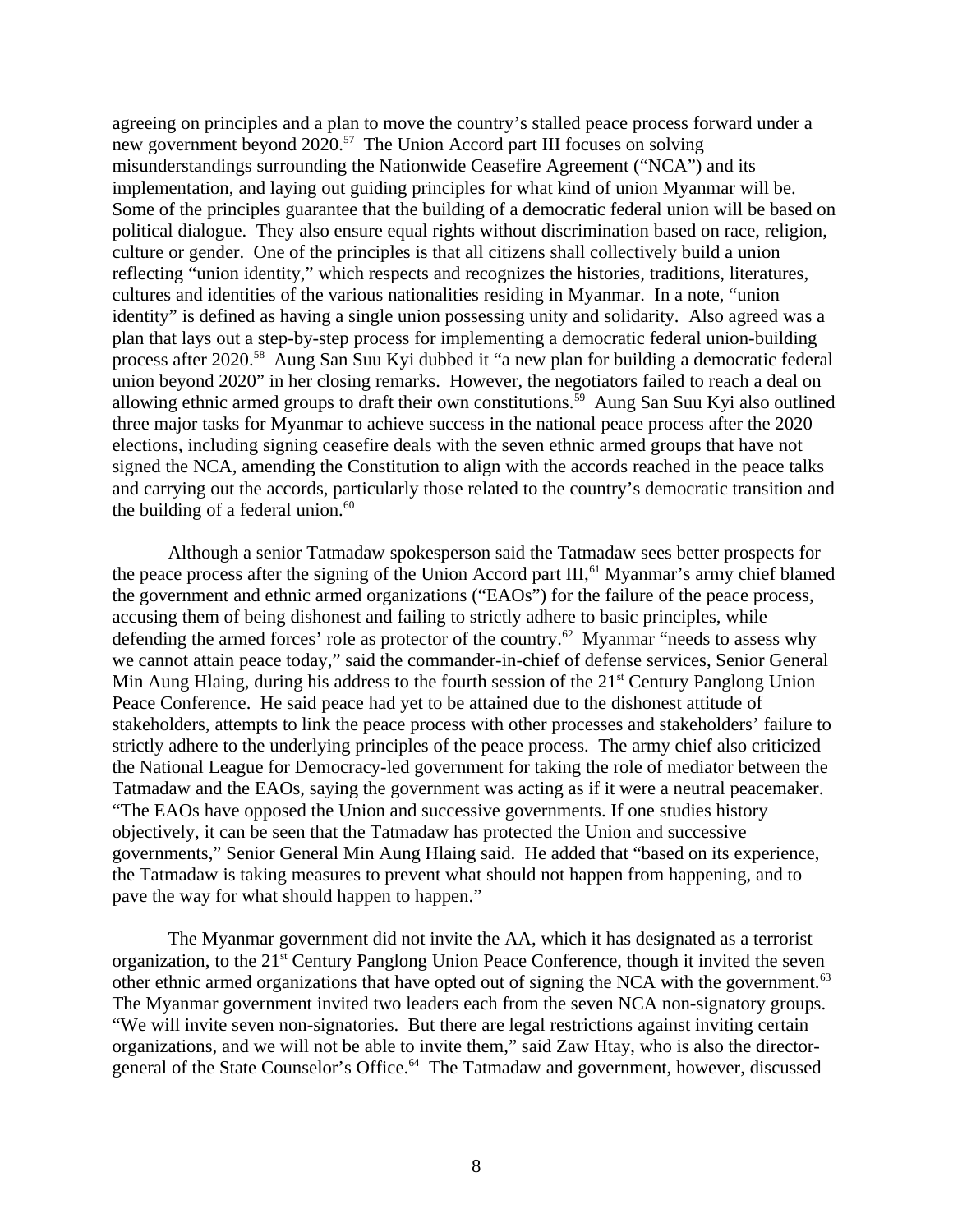how to pursue peace talks with the  $AA$ .<sup>65</sup> The seven non-signatory groups invited to the conference did not attend because the AA was excluded. $66$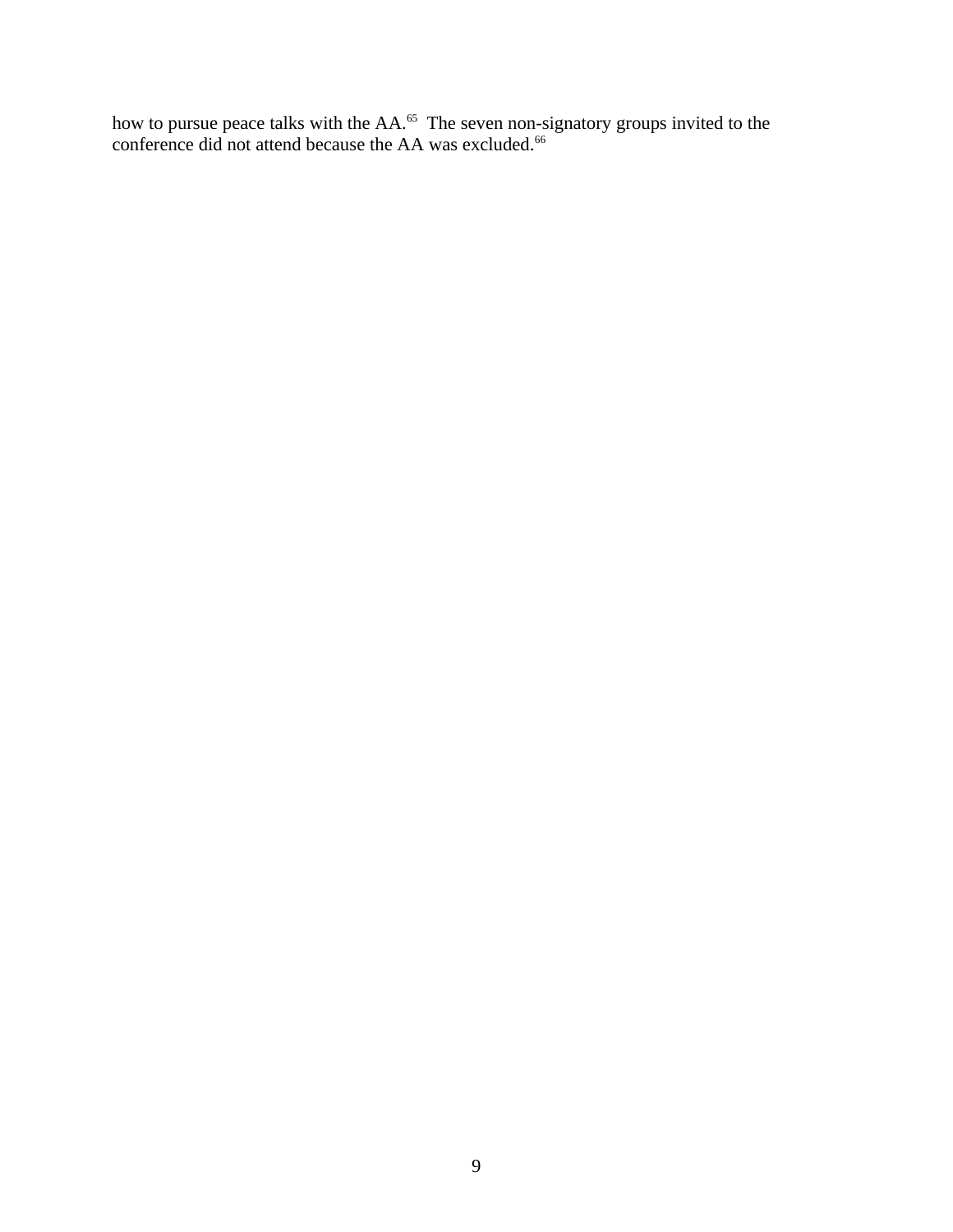Human Rights Watch, August 24, 2020: [https://www.hrw.org/news/2020/08/24/myanmar-rohingya-await-justice-safe-return-3](https://www.hrw.org/news/2020/08/24/myanmar-rohingya-await-justice-safe-return-3-years) [years.](https://www.hrw.org/news/2020/08/24/myanmar-rohingya-await-justice-safe-return-3-years)

*Id*.

*Id*.

*Id*.

United Nations, August 25, 2020: [https://news.un.org/en/story/2020/08/1070962.](https://news.un.org/en/story/2020/08/1070962)

*Id*.

Reuters, August 18, 2020: [https://www.reuters.com/article/us-myanmar-rohingya-bangladesh-factbox-idUSKCN25F02P.](https://www.reuters.com/article/us-myanmar-rohingya-bangladesh-factbox-idUSKCN25F02P)

8 International Rescue Committee: August 24, 2020: [https://www.rescue.org/press-release/new-irc-report-more-300000-rohingya](https://www.rescue.org/press-release/new-irc-report-more-300000-rohingya-refugee-children-need-internet-access-remote)[refugee-children-need-internet-access-remote.](https://www.rescue.org/press-release/new-irc-report-more-300000-rohingya-refugee-children-need-internet-access-remote)

 The Irrawaddy, August 6, 2020: [https://www.irrawaddy.com/news/burma/myanmar-lawyers-elect-new-bar-council-first-time](https://www.irrawaddy.com/news/burma/myanmar-lawyers-elect-new-bar-council-first-time-since-military-regime.html)[since-military-regime.html;](https://www.irrawaddy.com/news/burma/myanmar-lawyers-elect-new-bar-council-first-time-since-military-regime.html) *see also* Frontier Myanmar, August 24, 2020: [https://www.frontiermyanmar.net/en/elections-are-back-at](https://www.frontiermyanmar.net/en/elections-are-back-at-the-bar-council/)[the-bar-council/.](https://www.frontiermyanmar.net/en/elections-are-back-at-the-bar-council/)

 The Irrawaddy, August 6, 2020: [https://www.irrawaddy.com/news/burma/myanmar-lawyers-elect-new-bar-council-first-time](https://www.irrawaddy.com/news/burma/myanmar-lawyers-elect-new-bar-council-first-time-since-military-regime.html)[since-military-regime.html.](https://www.irrawaddy.com/news/burma/myanmar-lawyers-elect-new-bar-council-first-time-since-military-regime.html)

*Id.*

 The Irrawaddy, August 27, 2020: [https://www.irrawaddy.com/news/burma/subsidiaries-chinese-firm-involved-myanmars-new](https://www.irrawaddy.com/news/burma/subsidiaries-chinese-firm-involved-myanmars-new-yangon-city-project-blacklisted-us.html)[yangon-city-project-blacklisted-us.html.](https://www.irrawaddy.com/news/burma/subsidiaries-chinese-firm-involved-myanmars-new-yangon-city-project-blacklisted-us.html)

*Id.*

*Id.*

 Myanmar Times, August 25, 2020: [https://www.mmtimes.com/news/japan-urges-transparency-prosecution-suspects-rakhine-war](https://www.mmtimes.com/news/japan-urges-transparency-prosecution-suspects-rakhine-war-crimes.html)[crimes.html.](https://www.mmtimes.com/news/japan-urges-transparency-prosecution-suspects-rakhine-war-crimes.html)

*Id.*

 The Irrawaddy, August 25, 2020: [https://www.irrawaddy.com/news/burma/japanese-fm-discusses-travel-restrictions-rakhine](https://www.irrawaddy.com/news/burma/japanese-fm-discusses-travel-restrictions-rakhine-myanmar-state-counselor-army-chief.html)[myanmar-state-counselor-army-chief.html.](https://www.irrawaddy.com/news/burma/japanese-fm-discusses-travel-restrictions-rakhine-myanmar-state-counselor-army-chief.html)

 The Irrawaddy, August 24, 2020: [https://www.irrawaddy.com/news/burma/ngo-activities-restricted-myanmars-rakhine-state](https://www.irrawaddy.com/news/burma/ngo-activities-restricted-myanmars-rakhine-state-amid-covid-19-spike.html)[amid-covid-19-spike.html.](https://www.irrawaddy.com/news/burma/ngo-activities-restricted-myanmars-rakhine-state-amid-covid-19-spike.html)

*Id.*

*Id.*

 The Irrawaddy, August 31, 2020: [https://www.irrawaddy.com/specials/myanmar-covid-19/fears-grow-idps-myanmars-rakhine](https://www.irrawaddy.com/specials/myanmar-covid-19/fears-grow-idps-myanmars-rakhine-covid-19-outbreak-disrupts-food-health-services.html)[covid-19-outbreak-disrupts-food-health-services.html.](https://www.irrawaddy.com/specials/myanmar-covid-19/fears-grow-idps-myanmars-rakhine-covid-19-outbreak-disrupts-food-health-services.html)

*Id.*

 The Irrawaddy, August 6, 2020: [https://www.irrawaddy.com/specials/myanmar-covid-19/myanmar-pastors-jailed-defying-covid-](https://www.irrawaddy.com/specials/myanmar-covid-19/myanmar-pastors-jailed-defying-covid-19-restrictions.html)[19-restrictions.html.](https://www.irrawaddy.com/specials/myanmar-covid-19/myanmar-pastors-jailed-defying-covid-19-restrictions.html)

 Myanmar Times, August 6, 2020: [https://www.mmtimes.com/news/christian-pastor-david-lah-colleague-gets-three-months](https://www.mmtimes.com/news/christian-pastor-david-lah-colleague-gets-three-months-jail.html)[jail.html.](https://www.mmtimes.com/news/christian-pastor-david-lah-colleague-gets-three-months-jail.html)

 The Irrawaddy, August 12, 2020: [https://www.irrawaddy.com/news/burma/myanmar-police-detain-three-holding-70th-karen](https://www.irrawaddy.com/news/burma/myanmar-police-detain-three-holding-70th-karen-martyrs-day-event-yangon.html)[martyrs-day-event-yangon.html.](https://www.irrawaddy.com/news/burma/myanmar-police-detain-three-holding-70th-karen-martyrs-day-event-yangon.html)

 The Irrawaddy, August 11, 2020: [https://www.irrawaddy.com/news/burma/organizers-vow-hold-70th-karen-martyrs-day-event](https://www.irrawaddy.com/news/burma/organizers-vow-hold-70th-karen-martyrs-day-event-despite-myanmar-police-warning.html)[despite-myanmar-police-warning.html.](https://www.irrawaddy.com/news/burma/organizers-vow-hold-70th-karen-martyrs-day-event-despite-myanmar-police-warning.html)

 Myanmar Times, August 13, 2020: [https://www.mmtimes.com/news/police-arrest-two-karen-activists-illegal-yangon-event.html.](https://www.mmtimes.com/news/police-arrest-two-karen-activists-illegal-yangon-event.html) The Irrawaddy, August 13, 2020: [https://www.irrawaddy.com/news/burma/three-activists-charged-unlawful-assembly-karen](https://www.irrawaddy.com/news/burma/three-activists-charged-unlawful-assembly-karen-martyrs-day-event-myanmar.html)[martyrs-day-event-myanmar.html.](https://www.irrawaddy.com/news/burma/three-activists-charged-unlawful-assembly-karen-martyrs-day-event-myanmar.html)

The Irrawaddy, August 20, 2020: [https://www.irrawaddy.com/news/burma/monk-granted-bail-myanmar-military-lawsuit.html.](https://www.irrawaddy.com/news/burma/monk-granted-bail-myanmar-military-lawsuit.html)

 The Irrawaddy, August 26, 2020: [https://www.irrawaddy.com/news/burma/myanmar-opposition-mp-questions-govt-online](https://www.irrawaddy.com/news/burma/myanmar-opposition-mp-questions-govt-online-monitoring-body.html)[monitoring-body.html.](https://www.irrawaddy.com/news/burma/myanmar-opposition-mp-questions-govt-online-monitoring-body.html)

 The Irrawaddy, August 27, 2020: [https://www.irrawaddy.com/news/burma/myanmar-amends-privacy-law-protect-citizens-state](https://www.irrawaddy.com/news/burma/myanmar-amends-privacy-law-protect-citizens-state-intrusion.html)[intrusion.html.](https://www.irrawaddy.com/news/burma/myanmar-amends-privacy-law-protect-citizens-state-intrusion.html)

32 Myanmar Times, August 21, 2020: [https://www.mmtimes.com/news/myanmar-govt-adopts-hands-policy-hate-speech.html.](https://www.mmtimes.com/news/myanmar-govt-adopts-hands-policy-hate-speech.html) The Irrawaddy, August 5, 2020: [https://www.irrawaddy.com/news/burma/myanmar-govt-restores-internet-rakhine-locals](https://www.irrawaddy.com/news/burma/myanmar-govt-restores-internet-rakhine-locals-complain-weak-signal.html)[complain-weak-signal.html.](https://www.irrawaddy.com/news/burma/myanmar-govt-restores-internet-rakhine-locals-complain-weak-signal.html)

 Myanmar Times, August 2, 2020: [https://www.mmtimes.com/news/myanmar-govt-ends-internet-blackout-rakhine-chin.html;](https://www.mmtimes.com/news/myanmar-govt-ends-internet-blackout-rakhine-chin.html) Myanmar Times, August 7, 2020: [https://www.mmtimes.com/news/rakhine-chin-internet-restored-only-2g.html.](https://www.mmtimes.com/news/rakhine-chin-internet-restored-only-2g.html)

 Myanmar Times, August 3, 2020: [https://www.mmtimes.com/news/telenor-says-internet-restrictions-continues-rakhine-chin.html.](https://www.mmtimes.com/news/telenor-says-internet-restrictions-continues-rakhine-chin.html) The Irrawaddy, August 12, 2020: [https://www.irrawaddy.com/elections/myanmar-authorities-say-election-boycott-campaign](https://www.irrawaddy.com/elections/myanmar-authorities-say-election-boycott-campaign-may-face-legal-action.html)[may-face-legal-action.html.](https://www.irrawaddy.com/elections/myanmar-authorities-say-election-boycott-campaign-may-face-legal-action.html)

Xinhua, August 2, 2020: [http://www.xinhuanet.com/english/2020-08/02/c\\_139258715.htm.](http://www.xinhuanet.com/english/2020-08/02/c_139258715.htm)

Mizzima, August 4, 2020: [http://mizzima.com/article/mitsubishi-eyeing-building-vehicles-myanmar.](http://mizzima.com/article/mitsubishi-eyeing-building-vehicles-myanmar)

 Mizzima, August 18, 2020: [http://mizzima.com/article/sembcorp-industries-develop-its-first-integrated-urban](http://mizzima.com/article/sembcorp-industries-develop-its-first-integrated-urban-development-myanmar)[development-myanmar.](http://mizzima.com/article/sembcorp-industries-develop-its-first-integrated-urban-development-myanmar)